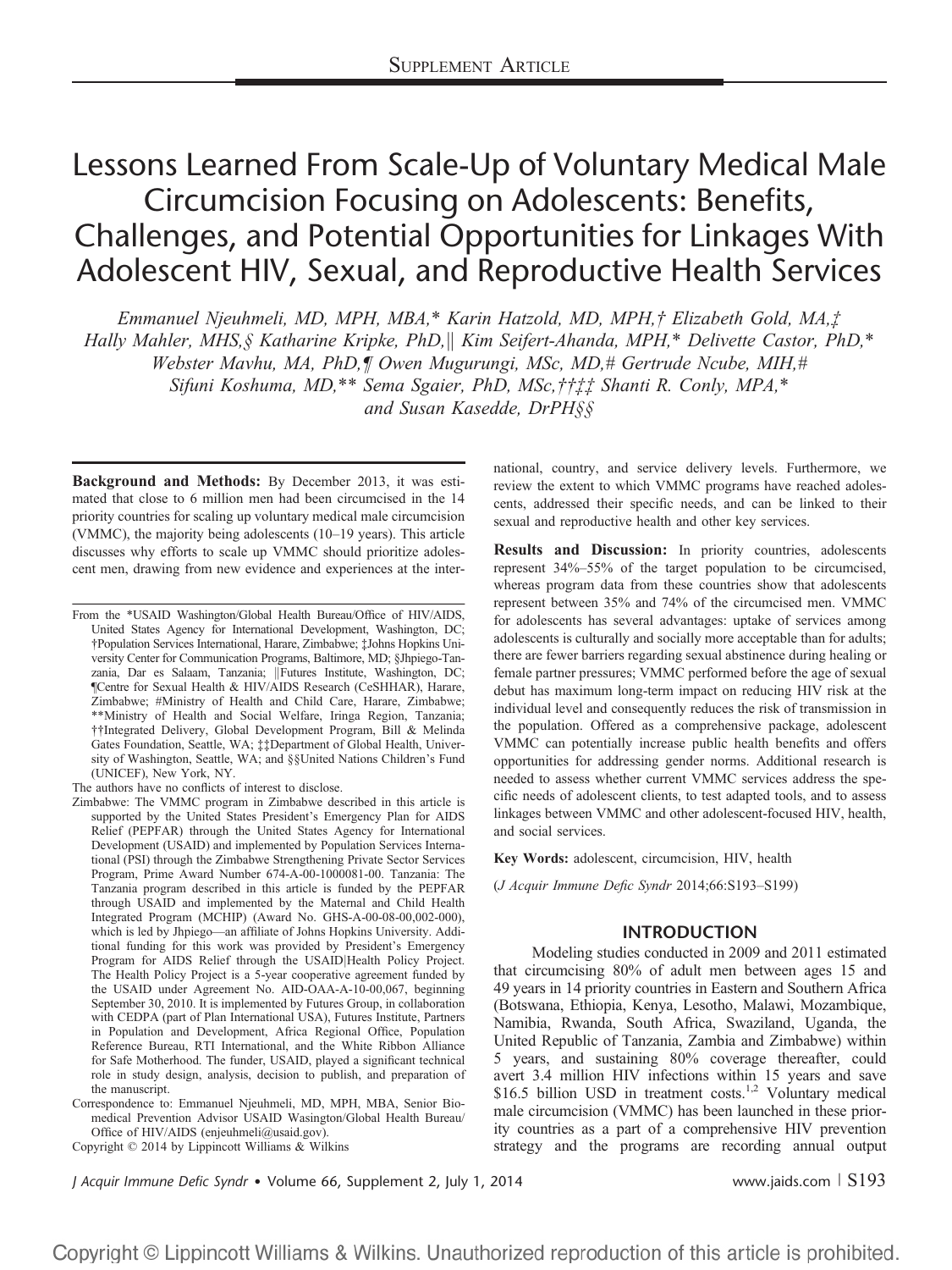increases. As of December 2013, it is estimated that close to 6 million men had been circumcised in the 14 VMMC priority countries.3 Most clients accessing VMMC services in most of the 14 priority countries are adolescents, aged 10–19 years.<sup>4</sup>

Several factors could explain this age profile and relative receptiveness to VMMC among adolescents, and presumably their parents. In some traditionally circumcising communities, the social norm has been (and continues to be) for male circumcision to be part of rites of passage into adulthood for adolescent boys.<sup>5</sup> Therefore, older uncircumcised adult men may view VMMC as culturally inappropriate for their stage in life.<sup>6</sup> Additionally, the service delivery models used to make VMMC more accessible to adolescents often capitalize on school holidays, which also tend to coincide with seasonal preferences in VMMC-seeking behaviors.<sup>6,7</sup> Peer pressure especially in this age group may also reinforce VMMC service uptake.<sup>8</sup> Last, the social determinants of adoption/nonadoption of VMMC likely differ for young men below age 25 and those above this age.<sup>8</sup>

Adolescence has been described as "a period of momentous social, psychological, economic and biological transition."<sup>9</sup> This period presents a crucial opportunity to introduce sexual and reproductive health (SRH) interventions, including HIV prevention, because most adolescents are not yet sexually active.<sup>10</sup> Population-based survey data in some priority VMMC settings show the age of sexual debut in these regions to be on average around 18 years,  $11-23$  and agespecific HIV incidence rates suggest that most men become infected between the age of  $20-29$  years.<sup>24</sup> SRH interventions for adolescents also deal with HIV care as there is a significant HIV burden among adolescents who became infected as infants through vertical transmission. Joint United Nations Programme on HIV/AIDS (UNAIDS) estimates that the HIV burden among adolescents is substantial and that by the end of 2012 an estimated 2.1 million adolescents (aged 10–19 years) were living with HIV.<sup>24</sup>

Adolescents experience challenges in accessing and receiving health services because of policies that prevent them from independently seeking services without parental consent, judgmental provider attitudes about sexual activity among young people, and services that are not tailored to the needs of youth. In Zimbabwe, for example, adolescents younger than 16 years are barred by law from accessing contraceptives and those aged 16 and 17 years can only access contraception with parental consent, which most are unlikely to seek.<sup>25</sup> Adolescent men are particularly difficult to reach because their limited knowledge of health services and their perception that SRH services are for women influences their desire to access services.

We synthesize new evidence from VMMC in adolescents; and discuss why VMMC services could benefit from prioritizing this group. The synthesis draws from experience with VMMC implementation at the international, country, and service delivery level. At the international level, we examine the policy environment, international guidance, and current gaps for adolescent VMMC services and HIV prevention in general. At the country level, we assess VMMC program implementation and use selected programs to illustrate how the age-specific targets were met. Finally,

at the service delivery level, we draw lessons from experiences in priority countries in reaching adolescents with VMMC services.

#### METHODS

We conducted a literature review using the key words "medical male circumcision AND adolescents" and consulted documentation relevant to VMMC and adolescents using PubMed and Google Scholar, as well as searching World Health Organization and United Nations Children's Fund (UNICEF) databases for documents on international guidance, policy environment, and global technical reviews related to adolescent HIV and SRH more broadly.

We analyzed epidemiological, demographic, and sexual behavior data as well as program data from VMMC priority countries to evaluate the extent to which VMMC country programs have reached different age groups of men. We extracted data from the most recent country Demographic and Health Survey (DHS) between 2006 and  $2011^{11-23}$  and from Spectrum, a publicly available site for health policy modeling tools (www.futuresinstitute.org), for the following indicators: proportion of men engaged in sexual activity by age 15 and 18 years (data from 13 countries); age at the time of male circumcision (data from 7 countries); population size estimates for adolescents 10–19 years; and percentage of this group relative to the total male population 10–49 years (data from 10 countries).

We estimated the projected and actual reach of eligible adolescent male clients for VMMC for 10 priority countries by estimating the age-specific male population size (10–49 years) for eight, 5-year age strata using Spectrum projections and extracted male circumcision data from DHS for the specific age groups. Using the age-specific population data and the age-specific male circumcision prevalence, we calculated the number of uncircumcised men in each of the eight, 5-year age groups. These became the eligible target populations for each 5-year age group. By dividing the eligible population in the 10- to 19-year age group by the eligible population of all eight, 5-year age groups, we estimated the percentage of the eligible population who were adolescents (projected reach). To calculate the proportion of VMMC clients who are adolescents (actual reach), we used VMMC program monitoring data supported by the President's Emergency Program for AIDS Relief from the 10 countries for 2012. The number of clients aged 10–19 years divided by the number of clients aged 10–49 years represents the proportion of clients who are adolescents (actual reach).

Variations in the number of countries included in this analysis for the different outcomes presented above were because of limitations in the availability of demographic data from the different countries; the analysis is limited to the countries where data were accessible (Table 1).

Last, we conducted a secondary analysis of VMMC program data from Zimbabwe and Tanzania on male circumcision outputs between 2009 and 2013, published as a case study in PLoS One in 2014 describing the age distribution of VMMC clients and their respective demographic and behavior characteristics, and the demand creation and

S194 <sup>|</sup> www.jaids.com 2014 Lippincott Williams & Wilkins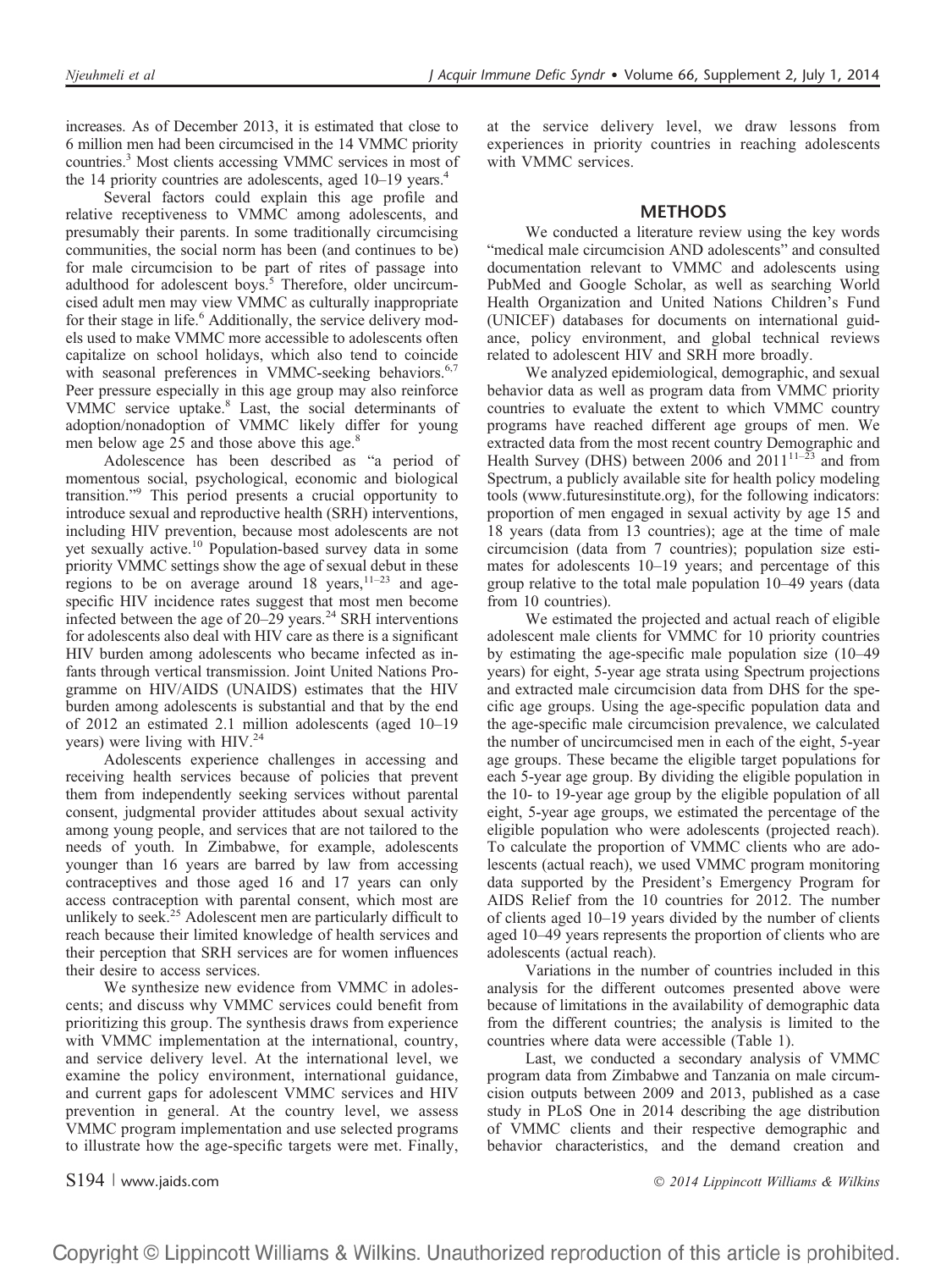| <b>Outcome</b>                              | <b>Countries Included in the Analysis</b>                                                                                        | <b>Countries Not Included in</b><br>the Analysis                        |  |  |
|---------------------------------------------|----------------------------------------------------------------------------------------------------------------------------------|-------------------------------------------------------------------------|--|--|
| VMMC targets, projected and<br>actual reach | Botswana, Lesotho, Malawi, Namibia, Rwanda, South<br>Africa, Swaziland, Tanzania, Zambia, Zimbabwe                               | Ethiopia, Kenya, Mozambique, Uganda                                     |  |  |
| Age at sexual debut                         | Ethiopia, Kenya, Lesotho, Malawi, Mozambique,<br>Namibia, Rwanda, South Africa, Swaziland,<br>Tanzania, Uganda, Zambia, Zimbabwe | <b>Botswana</b>                                                         |  |  |
| Age at male circumcision                    | Kenya, Malawi, Namibia, Rwanda, Swaziland,<br>Tanzania, Uganda                                                                   | Botswana, Ethiopia, Lesotho, Mozambique,<br>Swaziland, Zambia, Zimbabwe |  |  |

## TABLE 1. List of Priority Countries That Were Included/not Included From the Analysis by Outcome

supply side activities that country programs implemented to increase service uptake by the specific age groups of male circumcision clients.26

## RESULTS

#### Literature Review

The WHO/UNAIDS Joint Strategic Action Framework to Accelerate the Scale-Up of VMMC for HIV Prevention calls for identification of approaches to integrate and expand VMMC services for adolescent men.<sup>27</sup> Specifically, the framework recommends that service delivery packages are refined to be age appropriate; that VMMC services are integrated with youth-friendly SRH services; and that VMMC services are linked with other youth-focused programs (eg, youth centers, adolescent health corners, churches, schools, and sports). The framework also advocates for developing policy or guidance to obtain suitable informed consent for minors accessing HIV services.<sup>27</sup>

In addition, building on the HIV Investment Framework, a global systematic review focusing on effectiveness of adolescent HIV interventions identified VMMC as a key priority HIV prevention intervention for adolescents in high HIV and low male circumcision prevalence settings.<sup>28</sup> The review also identified information gaps to be filled by research to make interventions of proven efficacy, such as VMMC, more accessible to adolescents and to reach adolescents more effectively with these high-impact interventions.

Another systematic review of youth-friendly health care has shown that sustainable, effective youth programming should be age and context specific, have providers that show respect and understanding for adolescents' special needs, and link to other health services such as SRH.<sup>29</sup> WHO has developed a programmatic options and materials document that outlines 3 implementation options for integrating VMMC with adolescent sexual and reproductive health (ASRH) services. The document proposes different packages of health education on HIV/sexually transmitted infections (STIs), sexuality, and gender norms that can be adapted to the local context at health care facilities and at the community level, and can be offered pre-, intra-, and post-male circumcision surgery. The guidance aims to provide options and support for policy makers and health professionals in male circumcision and ASRH programs to develop and strengthen ASRHrelated activities.<sup>3</sup>

#### Country-Level Data

The projected and actual reach of men between the ages of 10 and 19 years for 10 priority countries is presented in Figure 1. The proportion of adolescents in the total target population of uncircumcised men, aged 10–49 years (projected reach) in the different countries ranged from 34% to 55%. In all but 2 (Lesotho and Namibia) of the 10 countries, the actual reach was higher than the projected reach.

Between 4% and 22% of adolescent men in 13 VMMC priority countries reported engaging in sexual intercourse by the age of 15 years, and between 25% and 71% by age 18 years.<sup>11</sup>–<sup>23</sup> Among the 13 countries presented here, Zimbabwe has the lowest proportion reporting initiating sex by age 15 years (4%) and 18 years  $(25\%)$ .<sup>11</sup> In 6 of the 13 countries, more than 50% of men had engaged in sexual activities by the age of 18 (Fig. 2).

Age at circumcision (VMMC and traditional male circumcision) among circumcised men for 7 priority countries is shown in Figure 3. For 6 of these countries, more than 50% of men were circumcised before 13 years. In Rwanda, about one third of circumcisions (34%) took place before the age of 13 and more than one third of cases (35%) were performed between 13 and 19 years. Less than 20% of circumcised males in 5 of the 7 countries were circumcised after 20 years of age, with the exceptions of Rwanda (29%) and Swaziland (20%).13,15,17,19,21–<sup>23</sup>

## Service-Delivery Level Data: Tanzania and Zimbabwe

Case studies of the two countries were chosen on the basis of their efforts to reach adolescents with VMMC, following global and national guidelines and evidence from research that guided implementation; the approaches that were used to adapt services to the needs of this age group; and the monitoring data available to conduct the secondary data analysis.

In Tanzania, most  $(N = 146,071; 80\%)$  of the clients circumcised in Iringa and Njombe regions between October 2009 and September 2013 were 10- to 19-year-olds, and most these adolescent clients (91%) were tested for HIV as part of the VMMC service. In the 4-year period, 789 or 0.6% of these adolescents tested HIV positive (compared with 1.4% of all VMMC clients). An analysis of selfreported behavioral data drawn from 2 years of routine client records of 80,347 clients aged 10–19 years found that 0.09%

© 2014 Lippincott Williams & Wilkins www.jaids.com  $\vert$  S195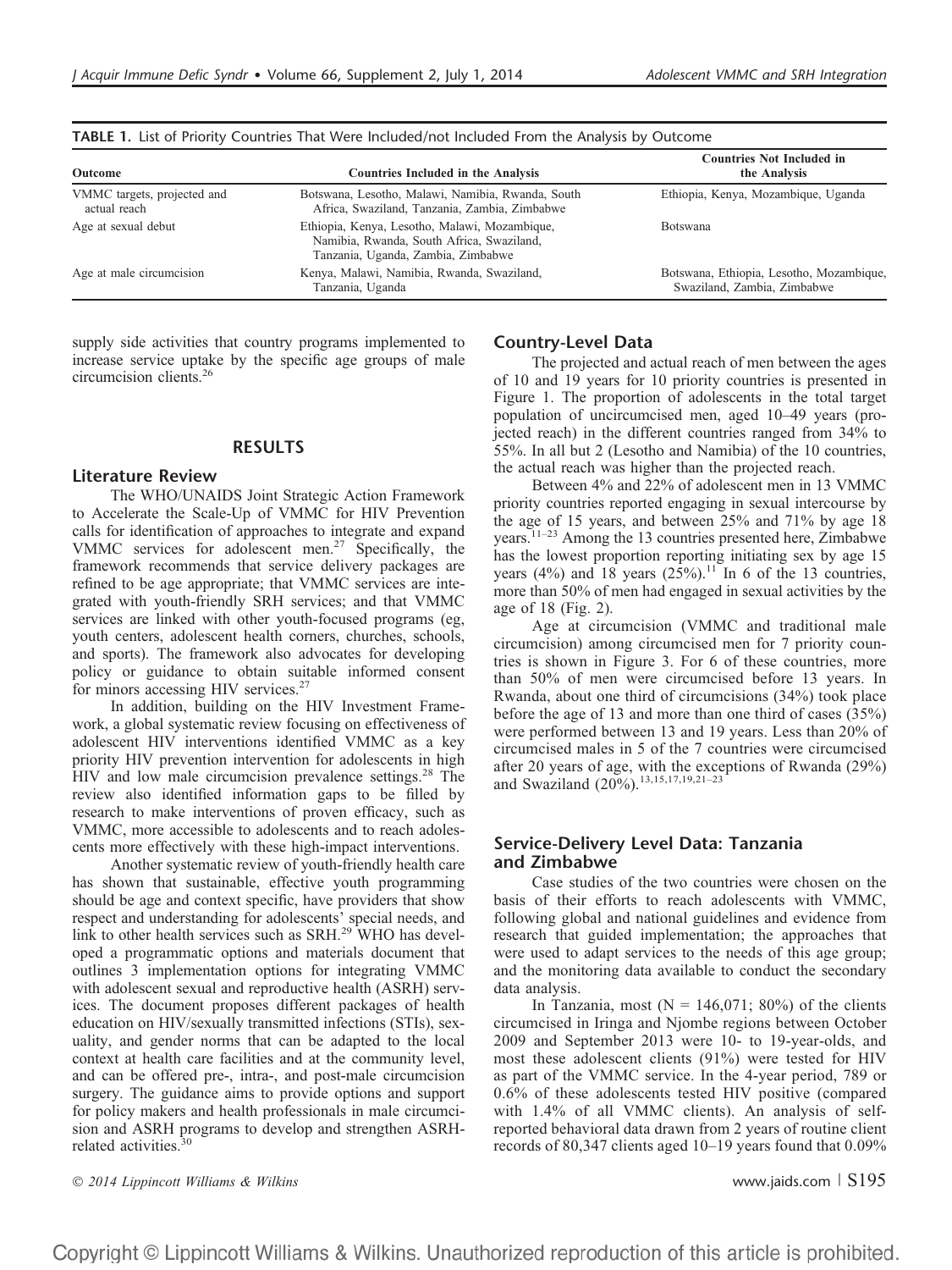



FIGURE 1. VMMC targets in 10 countries—projected and actual reach of adolescents. Projected reach: adolescents (10– 19 years) as a percentage of all targeted clients (uncircumcised men, 10–49 years); actual reach: adolescents (10–19 years) as a percentage of all clients circumcised (10–49 years).

of 10- to 14-year-olds, and 9% of 15- to 19-year-olds reported having engaged in sexual intercourse.

In Zimbabwe, an analysis of VMMC client data  $(N =$ 20,737) collected between May 2012 and May 2013 showed that close to half (48%) of the VMMC clients were between 10 and 19 years old. HIV testing was near universal (97%) among these adolescent clients. In the 1-year period, 122 (1.5%) of the adolescent clients tested HIV positive. None of the 10- to 14-year-olds and 20.7% of the 15- to 19-yearolds reported sexual activity, according to self-reports documented in the routine data collection form (Table 2).

## Specific Communication Strategies for Adolescents Were Used in Zimbabwe

Formative research was used to develop VMMC messages tailored for adolescents and young men aged 10–19 years. A popular Reggae artist developed several songs, radio jingles, and appeared on television, billboards, and print materials promoting the benefits of VMMC and promoting it as fashionable and leading to success; positioning VMMC as a lifestyle choice for smart men and boys aged  $10-19$  years. $8$ 



FIGURE 2. Age of sexual debut in 14 countries. For each country, the proportion of men reporting having engaged in sex by age 15 and age 18 in the most recent demographic and health survey.

Circumcised clients were encouraged to become "VMMC Champions" under the "Bring a Buddy" campaign. VMMC Champions are rewarded through specific recognition and certificates if they are able to attract friends or classmates for VMMC. This approach was used during a school holiday campaign in August/September 2010. Some champions were able to attract large groups—up to 15 friends and schoolmates—for VMMC services, increasing uptake of services sevenfold when compared with a similar period before the campaign.

To increase opportunities to reach young men, VMMC campaigns are implemented during school breaks. Intensified periods of VMMC service delivery and community mobilization before and during school breaks are combined with mass media campaigns. Mobile outreach VMMC services are delivered to clinics located close to schools and other places where young people congregate. Between 2010 and 2013, the number of VMMC clients per month during school campaigns more than tripled, as compared with the same period outside campaign months. Sixty-two percent of the overall VMMC output is attributable to school campaigns.

In Zimbabwe, VMMC clients below the age of 18 years are required to get the consent of their parents or caregivers for the procedure and HIV testing and are asked to assent. In cases where parents could not accompany their children to the VMMC site, written consent was sought from parents by the community mobilizers before the adolescent accessed VMMC. Service providers at the VMMC sites confirmed that parental consent had been provided through contacting the consent giver by telephone. All VMMC clients testing HIV-positive receive intensive posttest counseling that addresses psychosocial issues, disclosure support, and individual treatment and care options. Tuberculosis symptom screening and point-of-care CD4 cell count is offered routinely to every client who tests HIV positive. Clients below the age of 18 years are counseled together with their parents or caregivers. All HIV-positive adolescent clients are referred to HIV treatment clinics and are followed up by telephone and SMS messages until they have reached the referral center. Current referral tracking data suggest that 90% of all referred clients successfully access treatment services

In Tanzania, all VMMC clients receive group education and individual counseling. Providers have been trained to offer separate group education and counseling for presexually active adolescents, so that risk reduction counseling is age and sexual-activity appropriate. Parents/guardians are included in group education—and in individual counseling, particularly for the younger clients—so that parent/guardians receive the same education and counseling as their children. All clients testing HIV positive receive enhanced posttest counseling. However, providers have been trained to take special care to offer age-appropriate counseling for HIVpositive adolescents and their guardians/parents and facilitate linkages to care through escort and phone follow-up

## **DISCUSSION**

Adolescents are particularly vulnerable and at risk for acquiring STIs, including HIV, as well as for early and

S196 <sup>|</sup> www.jaids.com 2014 Lippincott Williams & Wilkins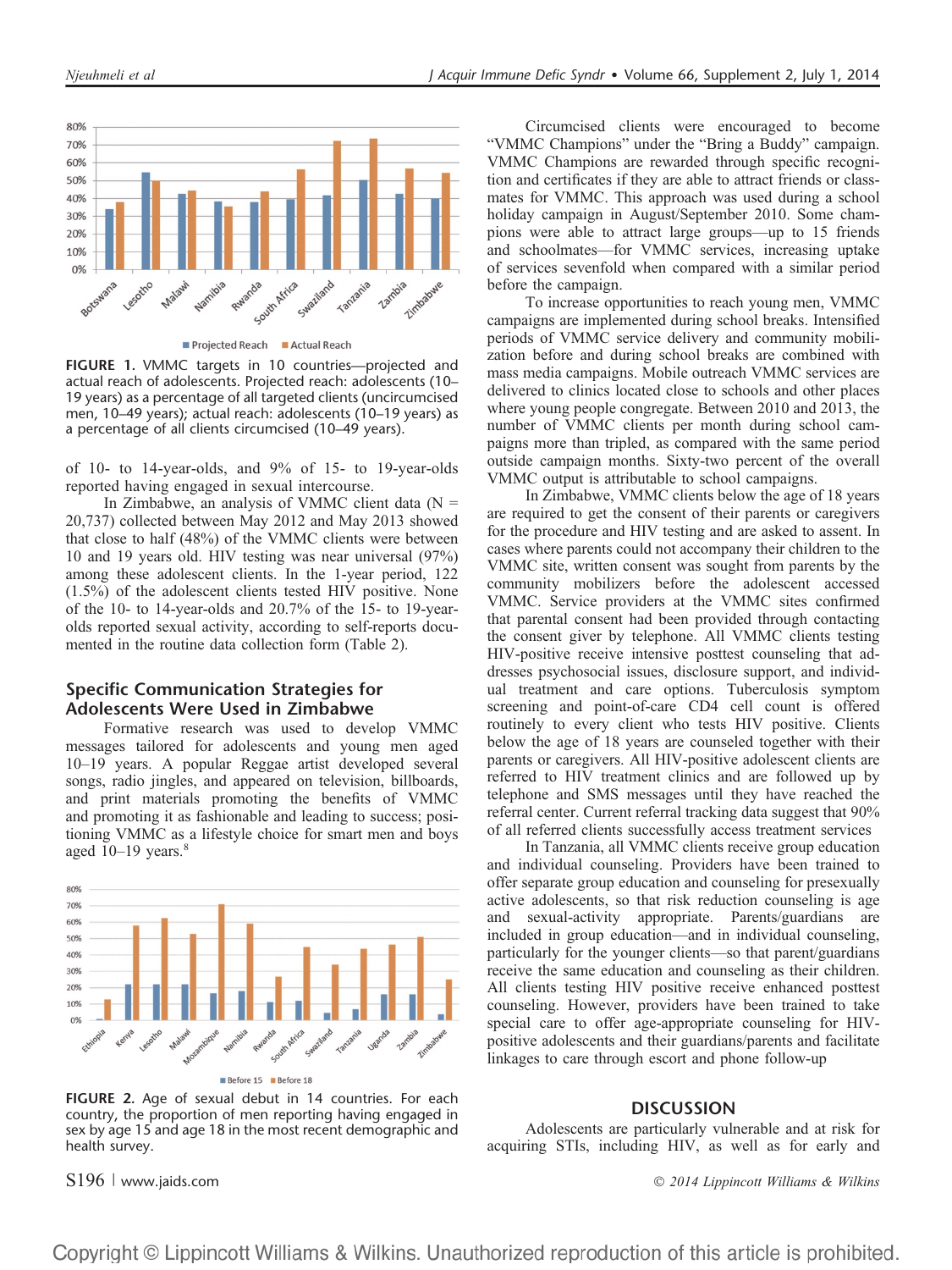

FIGURE 3. Age at circumcision in 7 African countries. Men who reported in the demographic and health survey that they had been circumcised were asked the age at which they had been circumcised.

unintended pregnancy; yet, because of their age, adolescents face significant barriers in accessing HIV prevention interventions because of community and service provider attitudes about sexuality in adolescents. Many countries have age-of-consent laws that prevent most adolescents, even those who are sexually active, from independently seeking HIV testing and counseling, which is a key gateway to multiple effective interventions for HIV prevention and other SRH services. This is particularly true for adolescent men who often regard health services as irrelevant to their own needs—believing they primarily address women and girls and are distrustful of them. VMMC has been integrated as a key HIV prevention intervention in most countries in Eastern and Southern Africa where it has reached a higher percentage of adolescent men than older men with a comprehensive package of HIV prevention interventions with many countries having greatly increased their VMMC program outputs between 2011 and 2013.

Based on previous research conducted in Zimbabwe, we gathered that barriers to VMMC that exist for older men, such as time lost from work and the required 6-week abstinence period after surgery,<sup>8</sup> are less problematic for adolescents who can access services during school holidays and, in many instances, are not yet sexually active. Younger age groups seem to be more receptive to VMMC communication campaigns that focus on perceived social support using role models and peer influence; they are also more influenced by their parents.

Reaching adolescent men in schools through interventions that seek support from their teachers, headmasters, and parents has been very effective in attracting them to VMMC services. Furthermore, in countries where traditional circumcision is practiced, circumcision during adolescence is normative, whereas circumcision in older men is perceived as embarrassing, shameful, inappropriate, and irrelevant.<sup>6</sup> Given the large population of adolescents relative to the male population eligible for VMMC (between 34% and 55%), targeting adolescent men for VMMC is likely to be more cost effective than trying to reach older age groups of men, who seem to require more complex, intensive, and long-term persuasion. Furthermore, positioning VMMC, with its diverse package of services and benefits, as an intervention that prepares adolescents for adulthood and portraying VMMC as a lifestyle choice for smart boys to become real men, rather than an HIV-prevention intervention, have been shown to be successful strategies to overcome barriers of uptake.<sup>8</sup>

From the epidemiological perspective, it is particularly important to reach men when they are still in their adolescent years before they initiate their sexual life and before they are exposed to HIV. DHS data from several VMMC priority countries show that less than 25% of men had sexual experience by age 15, whereas more than 50% had engaged in sexual activity by the age of 18 years. HIV incidence in men in most countries with high HIV prevalence typically peaks between the ages 20 and 29 years, suggesting that reaching men before the age of 20 years has potentially the highest magnitude of impact on prevention of primary infection.<sup>24</sup> Program data from Zimbabwe and Tanzania support these findings—showing low HIV prevalence among adolescent VMMC clients, minimal sexual activity, and very little evidence for risky sexual behavior.

VMMC, which is offered as a package of several HIV-prevention interventions, will provide an important entry point to improve SRH knowledge, behavior, and access to services among adolescent men as they interact with the service provider before, during, and after surgery

TABLE 2. Characteristics of Adolescents in VMMC Service Delivery in Tanzania (Iringa and Njombe Regions) and Zimbabwe Programs

|          | <b>Time Frame</b><br>(Months)<br>of Service Delivery<br>Represented) | Number of<br>$10-$ to<br>19-Yr-Olds Circumcised | <b>Proportion of</b><br><b>Adolescents of</b><br><b>All VMMC</b><br>Clients, $\%$ | <b>Proportion of</b><br><b>Adolescent Clients</b><br>Tested for HIV, % 14-Yr-Olds 19-Yr-Olds 14-Yr-Olds 19-Yr-Olds | <b>Proportion Testing</b><br>Positive, % |                | <b>Proportion Reporting</b><br>Sexual Activity, % |          |
|----------|----------------------------------------------------------------------|-------------------------------------------------|-----------------------------------------------------------------------------------|--------------------------------------------------------------------------------------------------------------------|------------------------------------------|----------------|---------------------------------------------------|----------|
|          |                                                                      |                                                 |                                                                                   |                                                                                                                    | $10-$ to                                 | $15 - t_0$     | $10-$ to                                          | $15-$ to |
| Tanzania | October 2009–September<br>2013(48)                                   | 146,071                                         | 80                                                                                | 91                                                                                                                 | 0.7                                      | 0.4            | 0.09                                              |          |
|          | Zimbabwe May 2012-May<br>2013(12)                                    | 20,737                                          | 48                                                                                | 97                                                                                                                 |                                          | $\overline{2}$ |                                                   | 20.7     |

 $\degree$  2014 Lippincott Williams & Wilkins www.jaids.com  $\degree$  S197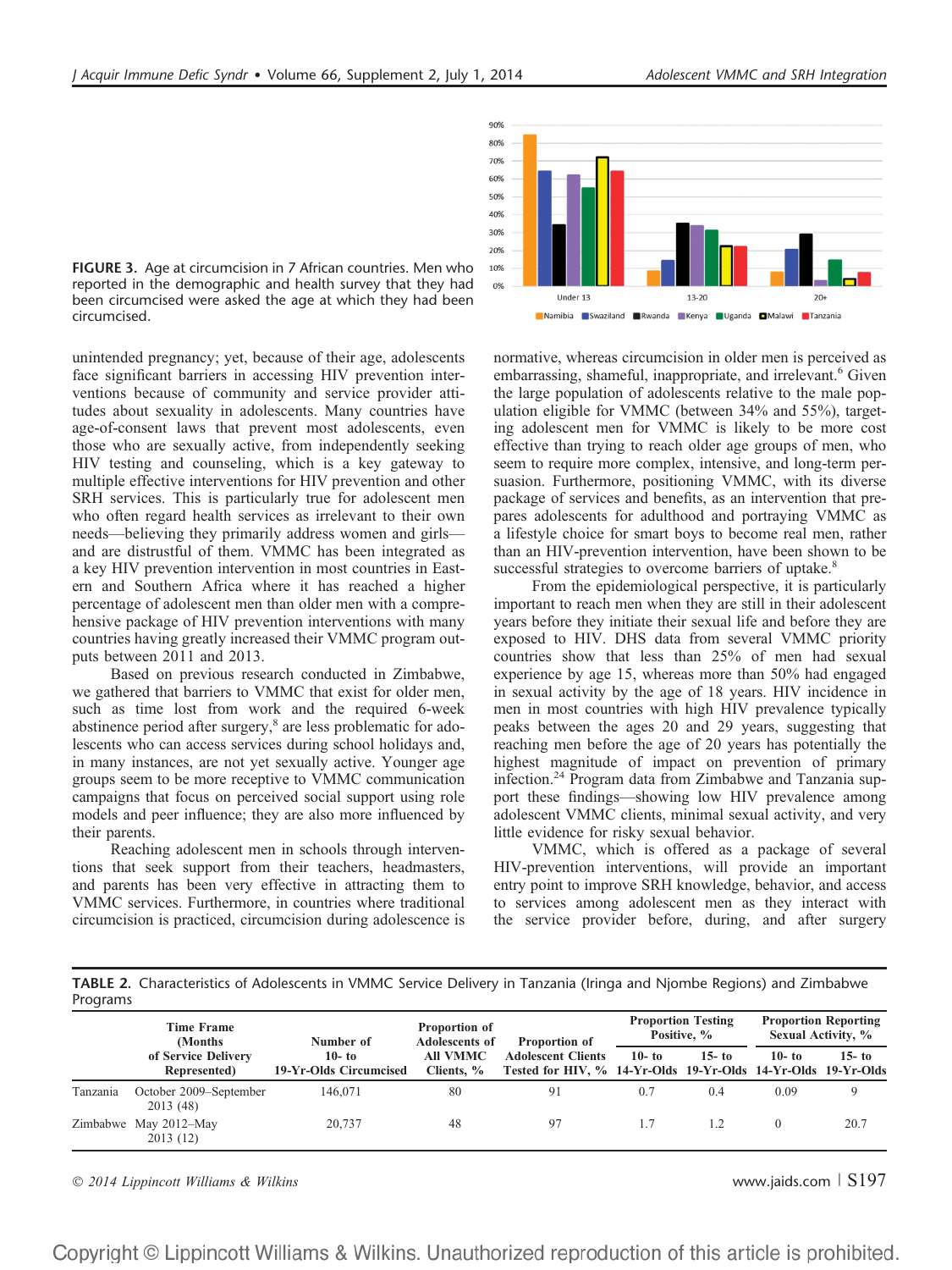(WHO/UNAIDS minimum package for male circumcision services include the following: HIV testing and counseling; active exclusion of symptomatic STIs and syndromic treatment where required; provision and promotion of correct and consistent use of male and female condoms; information and counseling on risk reduction and safer sex; male circumcision as described in the WHO/UNAIDS/JPEIGO Technical Manual for Male Circumcision under Local Anesthesia).

Program data from Zimbabwe show that HIV testing uptake among adolescent clients is close to 100% and on-site point-of-care CD4 cell count as well strong referral and referral tracking systems ensure that HIV-positive individuals access treatment services in a timely manner. Many of the core components of the minimum package for VMMC are the same as the key elements of adolescent and sexual reproductive health services (The International Conference on Population and Development Program's package of sexual and reproductive health services for adolescents includes: information and counseling on ASRH, including risk reduction and safer sex; family planning, including condoms; diagnosis and treatment of STIs; pregnancy care—before, during, and after the birth). $31$ VMMC is a unique chance to offer adolescents all these services, and to present positive sexual and gender norms while attitudes toward women are forming and before boys enter into their sexual lives.<sup>30</sup> Furthermore, VMMC services can be integrated with a range of other effective health, education, counseling, and social services for adolescents that can be adapted to different stages of adolescent development.

Current VMMC programs have been designed for sexually active adults and the HIV prevention interventions offered as part of the services package, such as condom promotion and safer sexual counseling, are designed for sexually engaged individuals. Although VMMC programs in Zimbabwe and Tanzania have paid attention to adapting messaging, counseling guidelines, and education materials for adolescent clients and separating older from younger age groups during group education sessions, there has been no formal assessment of the quality of services. It will therefore be important to evaluate whether current programs do indeed meet the diverse needs and expectations of adolescents, are effective, and impact adolescent behavior after male circumcision. It will also be important to ensure that providers are adequately trained in age-appropriate counseling and youthfriendly service delivery to improve quality and consequently increase uptake of VMMC by young people.

#### **CONCLUSIONS**

VMMC offers an excellent gateway to enhanced adolescent HIV, sexual, and reproductive health by referring adolescents to programs that can offer comprehensive ASRH services. Additional operations research is needed to assess whether current program elements are adequate for younger age groups of not yet sexually active men, how to improve the quality of current VMMC programs to make them more age appropriate and youth friendly, how to integrate VMMC services with additional ASRH services, and how to further increase access to these high impact interventions by this specific target group.

#### ACKNOWLEDGMENTS

The views expressed in this article are those of the authors and do not necessarily reflect the official policy or position of USAID, UNICEF, the Bill & Melinda Gates Foundation, or the US Government. The authors gratefully acknowledge the Zimbabwe Ministry of Health and Child Care, the Tanzanian Ministry of Health and Social Welfare, Population Services International Zimbabwe, Maternal and Child Health Integrated Program, and JHPIEGO Tanzania. The authors thank USAID Zimbabwe, the Bill & Melinda Gates Foundation, and UKAID Zimbabwe for co-funding the studies and program activities implemented by PSI and also thank USAID Tanzania for providing funding for the VMMC activities undertaken by JHPIEGO-Tanzania. They would like to thank Roy Dhlamini, Ngonidzashe Madidi, Kumbirai Chatora, and Louisa Norman from PSI Zimbabwe and Frances Cowan from CeSHHAR for critical feedback, helpful discussion, and information sharing. Special thanks also to Marya Plotkin, Augustino Hellar, Flora Hezwa, Touma Ngwanakilala, and Dorica Boyee from Tanzania for their contributions to this article.

#### **REFERENCES**

- 1. Njeuhmeli E, Forsythe S, Reed J, et al. Voluntary medical male circumcision: modeling the impact and cost of expanding male circumcision for HIV prevention in eastern and southern Africa. PLoS Med. 2011;8:e1001132.
- 2. UNAIDS/WHO/SACEMA Expert Group on Modelling the Impact and Cost of Male Circumcision for HIV Prevention. Male circumcision for HIV prevention in high HIV prevalence settings: what can mathematical modelling contribute to informed decision making? PLoS Med. 2009;6: e1000109.
- 3. Sgaier SK, Reed JB, Thomas A, Njeuhmeli E. Achieving the HIV prevention impact of voluntary medical male circumcision: lessons and challenges for managing programs. PLoS Med 2014;11(5):e1001641.
- 4. WHO Regional Office for Africa. Progress in Scaling up Voluntary Medical Male Circumcision for HIV Prevention in East and Southern Africa: 2012. Brazzaville, the Congo: WHO Regional Office for Africa; 2013.
- 5. Westercamp N, Bailey RC. Acceptability of male circumcision for prevention of HIV/AIDS in sub-Saharan Africa: a review. AIDS Behav. 2007;11:341–355.
- 6. Plotkin M, Küver J, Curran K, et al. Embe Halijamenywa: The Unpeeled Mango: A Qualitative Assessment of Views and Preferences on Voluntary Medical Male Circumcision in Iringa Region, Tanzania. Iringa, Africa: MCHIP; 2011.
- 7. Mahler H, Kileo B, Curran K, et al. Voluntary medical male circumcision: matching demand and supply with quality and efficiency in a high-volume campaign in Iringa Region, Tanzania. PLoS Med. 2011;8:e1001131.
- 8. Hatzold K, Mavhu W, Jasi P, et al. Barriers and motivators to voluntary medical male circumcision uptake among different age groups of men in Zimbabwe: results from a mixed methods study. PLoS One. 9(5):e85051.
- 9. Adulthood TPoTt. Growing Up Global: The Changing Transitions to Adulthood in Developing Countries: A Review of Published Data. Washington, DC: National Research Council; 2005.
- 10. Kasedde S, Luo C, McClure C, et al. Reducing HIV and AIDS in adolescents: opportunities and challenges. Curr HIV/AIDS Rep. 2013; 10:159–168.
- 11. Zimbabwe National Statistics Agency (ZIMSTAT) & ICF International. Zimbabwe Demographic & Health Survey 2010-11. Calverton, MD: ZIMSTAT & ICF International Inc; 2012.
- 12. Central Statistics Office, Ministry of Finance and Development, Family Health Division, Ministry of Health, Institute for Resource Development, Inc. Botswana Family Health Survey II, 1988. Gaborone, Botswana and Columbia, MD: MFDP, MoH, and IRD Macro; 1989.

S198 <sup>|</sup> www.jaids.com 2014 Lippincott Williams & Wilkins